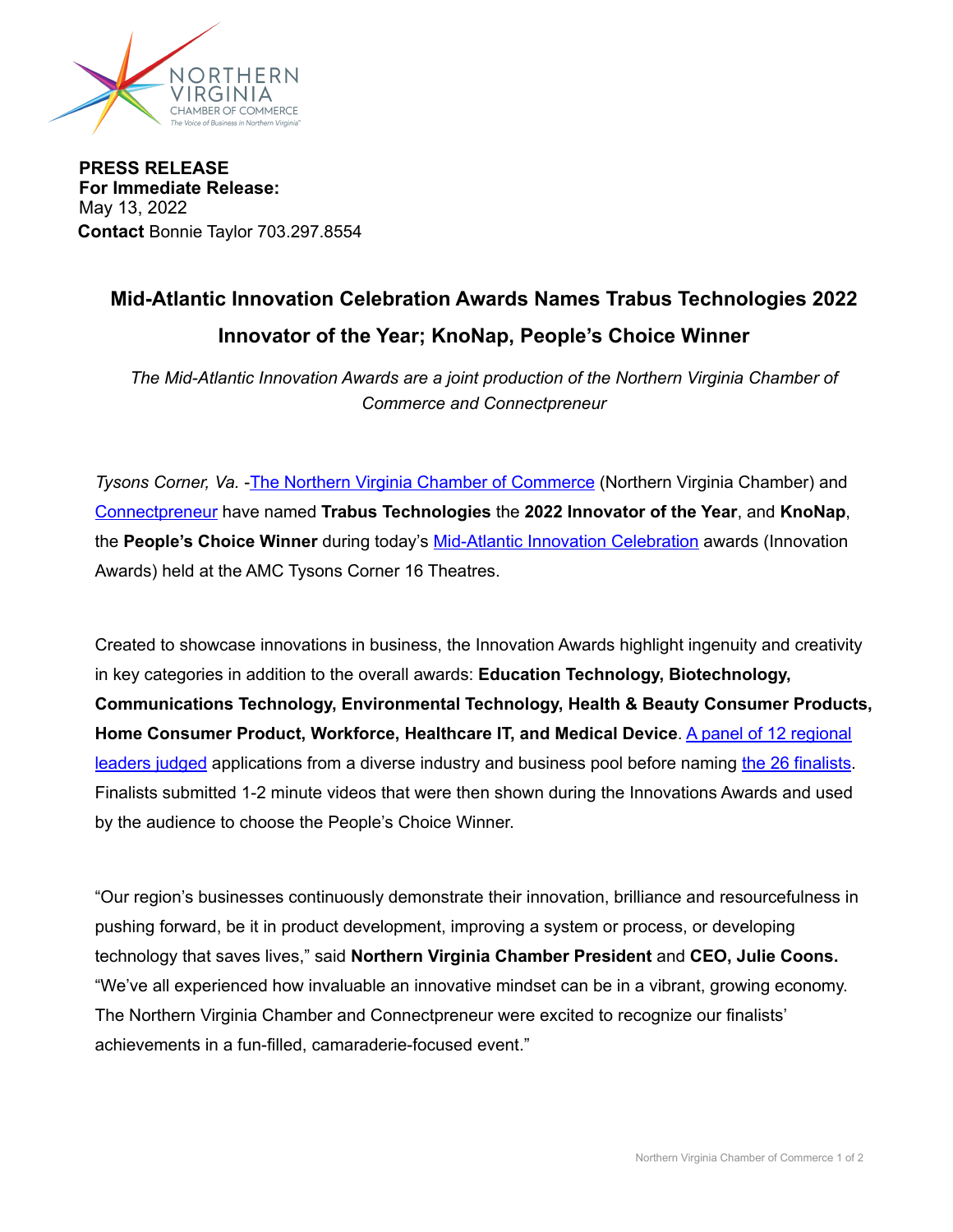Trabus Technologies won the evening's big award with their Spectrally Efficient Peer-to-Peer (SEPP) technology that allows device-to-device communications, an instantaneous private network that does not rely on cell towers or a central controller and can be ported onto commercial mobile devices, allowing communications "off grid." The patented technology uses its own network during loss of power or commercial infrastructure and will be invaluable during times of natural disasters where communication can be maintained through battery operated mobile devices.

"We wish all 2022 award winners a hearty congratulations. It's one thing to be successful in business, but another altogether to innovate and bring fresh ideas and solutions to the community. Through their work, we've become a stronger Mid-Atlantic and a more enticing region for business overall. These awards prove that Silicon Valley doesn't hold the patent on business innovation. It can be found right here in the Mid-Atlantic Region!" said **Tien Wong, Innovations Awards host** and **Founder, Connectpreneur**.

## **The 2022 Innovation Awards Winners are:**

- Innovator of the Year: **Trabus Technologies**
- People's Choice Innovation Award: **KnoNap**
- Education Technology Innovation Award: **TechSet** Biotechnology Innovation Award: **Fzata**
- Communications Technology Innovation Award: **Intelligent Waves**
- Environmental Technology Innovation Award: **Map-Collective**
- Health & Beauty Consumer Product Innovation Award: **Mblue Labs**
- Home Consumer Product Innovation Award: **Revolution Cooking**
- Workforce Innovation Award: **Capango**
- Healthcare IT Innovation Award: **MEDA**
- Medical Device Innovation Award: **CarrTech**

###

## **About the Northern Virginia Chamber of Commerce**

Originally founded in 1925 as a Fairfax county-focused business advocacy organization, the Northern Virginia Chamber has grown into the region's largest Chamber of Commerce, drawing members and impacting policy across the Greater Washington D.C. Metropolitan Region. Today, we represent close to 500,000 employees, the diversity of our community is one of our greatest assets, offering